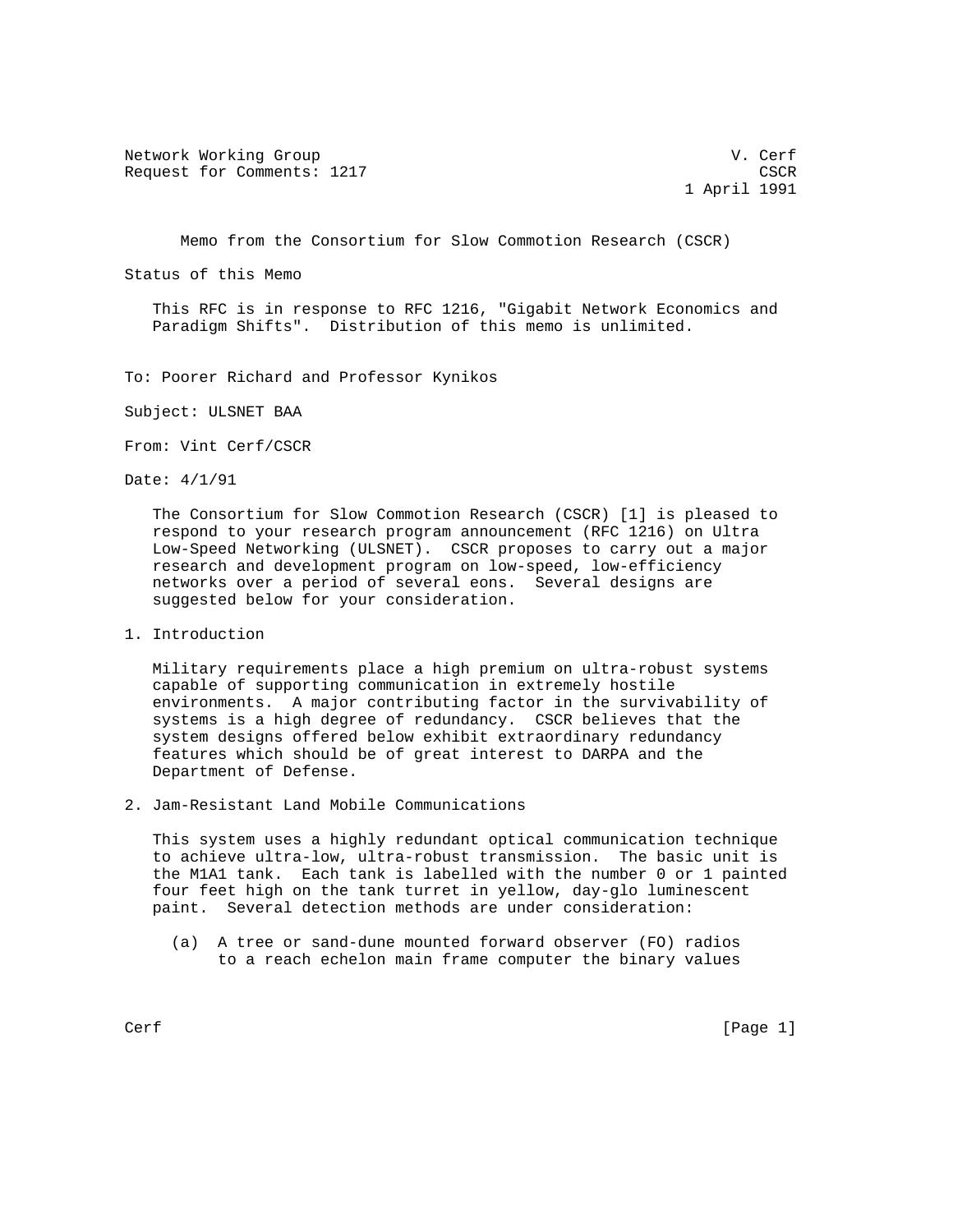of tanks moving in a serial column. The mainframe decodes the binary values and voice-synthesizes the alphameric ASCII-encoded messages which is then radioed back to the FO. The FO then dispatches a runner to his unit HQ with the message. The system design includes two redundant, emergency back-up forward observers in different trees with a third in reserve in a foxhole.

- (b) Wide-area communication by means of overhead reconnaissance satellites which detect the binary signals from the M1A1 mobile system and download this information for processing in special U.S. facilities in the Washington, D.C. area. A Convection Machine [2] system will be used to perform a codebook table look-up to decode the binary message. The decoded message will be relayed by morse-code over a packet meteor burst communications channel to the appropriate Division headquarters.
- (c) An important improvement in the sensitivity of this system can be obtained by means of a coherent detection strategy. Using long baseline interferometry, phase differences among the advancing tank column elements will be used to signal a secondary message to select among a set of codebooks in the Convenction Machine. The phase analysis will be carried out using Landsat imagery enhanced by suitable processing at the Jet Propulsion Laboratory. The Landsat images (of the moving tanks) will be correlated with SPOT Image images to obtain the phase-encoded information. The resulting data will be faxed to Washington, D.C., for use in the Convection Machine decoding step. The remainder of this process is as for (b) above.
- (d) It is proposed to use SIMNET to simulate this system.
- 3. Low Speed Undersea Communication

 Using the 16" guns of the Battleship Missouri, a pulse-code modulated message will be transmitted via the Pacific Ocean to the Ames Research Center in California. Using a combination of fixed and towed acoustic hydrophone arrays, the PCM signal will be detected, recorded, enhanced and analyzed both at fixed installations and aboard undersea vessels which have been suitably equipped. An alternative acoustic source is to use M1A1 main battle tanks firing 150 mm H.E. ordnance. It is proposed to conduct tests of this method in the Persian Gulf during the summer of 1991.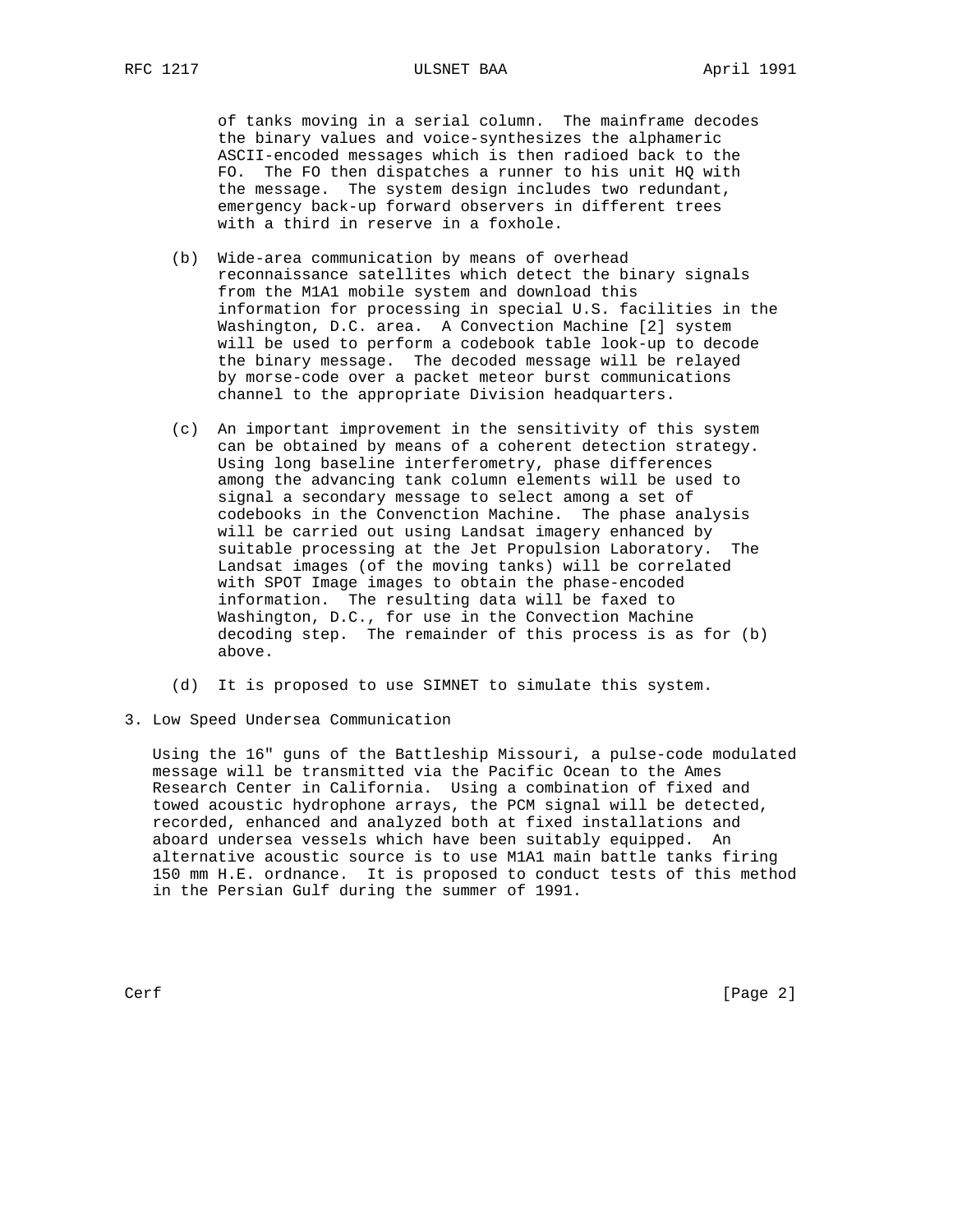4. Jam-Resistant Underwater Communication

 The ULS system proposed in (2) above has the weakness that it is readily jammed by simple depth charge explosions or other sources of acoustic noise (e.g., Analog Equipment Corporation DUCK-TALK voice synthesizers linked with 3,000 AMP amplifiers). An alternative is to make use of the ultimate in jam resistance: neutrino transmission. For all practical purposes, almost nothing (including several light years of lead) will stop a neutrino. There is, however, a slight cross-section which can be exploited provided that a cubic mile of sea water is available for observing occasional neutrino-chlorine interactions which produce a detectable photon burst. Thus, we have the basis for a highly effective, extremely low speed communication system for communicating with submarines.

There are a few details to be worked out:

- (a) the only accelerator available to us to generate neutrino bursts is located at Batavia National Laboratory (BNL).
- (b) the BNL facility can only send neutrino bursts in one direction (through the center of the Earth) to a site near Tierra del Fuego, Chile. Consequently, all submarines must be scheduled to pass near Tierra del Fuego on a regular basis to coincide with the PCM neutrino signalling from the BNL source.
- (c) the maximum rate of neutrino burst transmission is approximately once every 20 seconds. This high rate can be reduced considerably if the pwer source for the accelerator is limited to a rate sustainable by discharging a large capacitor which is trickle charged by a 2 square foot solar panel mounted to face north.
- 5. Options for Further Reducing Effective Throughput
	- (a) Anti-Huffman Coding. The most frequent symbol is assigned the longest code, with code lengths reducing with symbol probability.
	- (b) Minimum likelihood decoding. The least likely interpretation of the detected symbol is selected to maximize the probability of decoding error.
	- (c) Firefly cryptography. A random signal (mason jar full of fireflies) is used to encipher the transmitted signal by optical combining. At the receiving site, another jar of fireflies is used to decipher the message. Since the

Cerf [Page 3]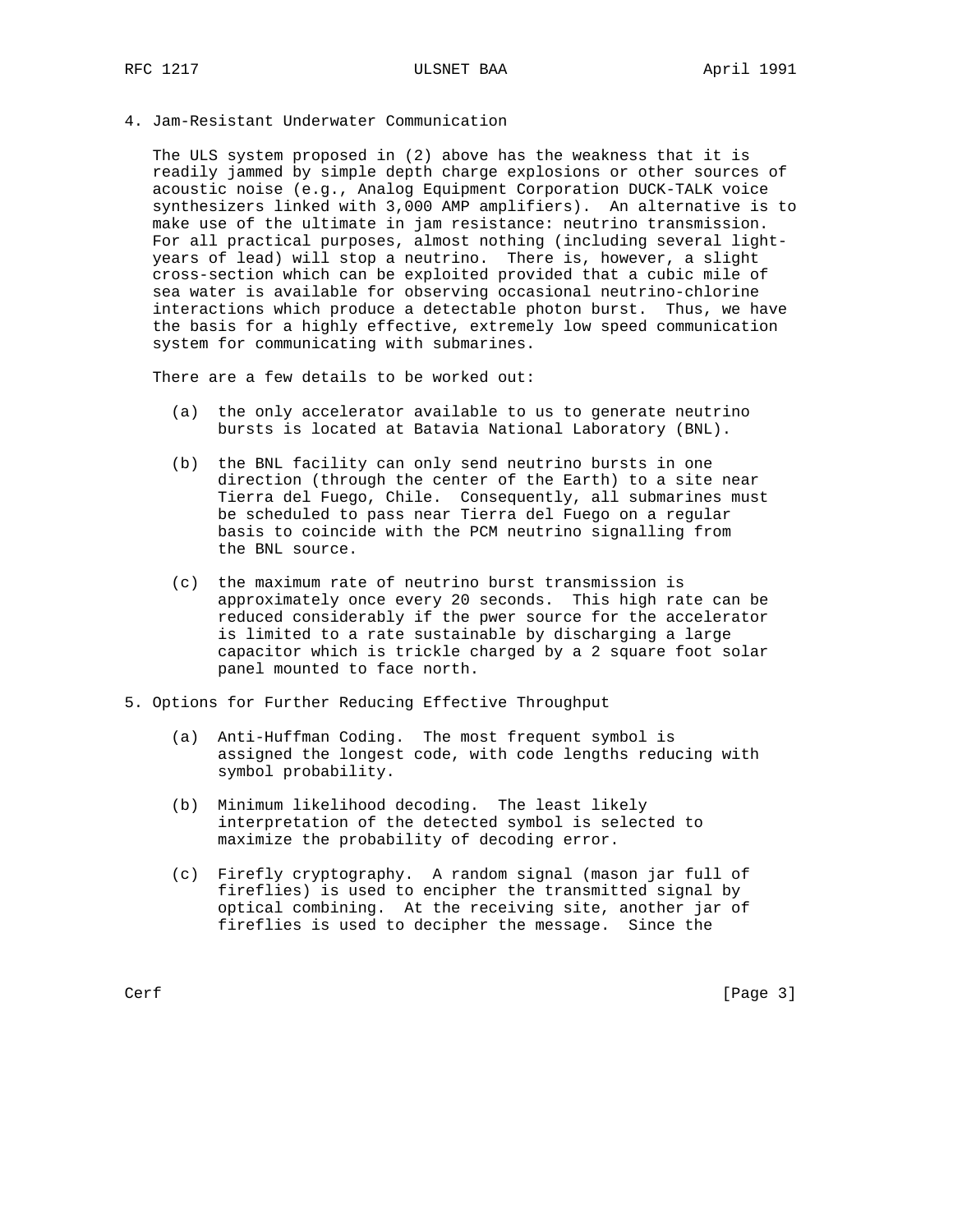correlation between the transmitting and receiving firefly jars is essentially nil, the probability of successful decipherment is quite low, yielding a very low effective transmission rate.

- (d) Recursive Self-encapsulation. Since it is self-evident that layered communication is a GOOD THING, more layers must be better. It is proposed to recursively encapsulate each of the 7 layers of OSI, yielding a 49 layer communications model. The redundancy and retransmission and flow control achieved by this means should produce an extremely low bandwidth system if, indeed, any information can be transmitted at all. It is proposed that the top level application layer utilize ASN.1 encoded in a 32 bit per character set.
- (e) Scaling. The initial M1A1 tank basis for the land mobile communication system can be improved. It is proposed to reduce the effective data rate further by replacing the tanks with shuttle launch vehicles. The only slower method of signalling might be the use of cars on any freeway in the Los Angeles area.
- (f) Network Management. It is proposed to adopt the Slow Network Management Protocol (SNMP) as a standard for ULSNET. All standard Management Information Base variables will be specified in Serbo-Croatian and all computations carried-out in reverse-Polish.
- (g) Routing. Two alternatives are proposed:
	- (1) Mashed Potato Routing
	- (2) Airline Baggage Routing [due to S. Cargo]

 The former is a scheme whereby any incoming packets are stored for long periods of time before forwarding. If space for storage becomes a problem, packets are compressed by removing bits at random. Packets are then returned to the sender. In the latter scheme, packets are mislabelled at the initial switch and randomly labelled as they are moved through the network. A special check is made before forwarding to avoid routing to the actual intended destination.

 CSCR looks forward to a protracted and fruitless discussion with you on this subject as soon as we can figure out how to transmit the proposal.

Cerf [Page 4]